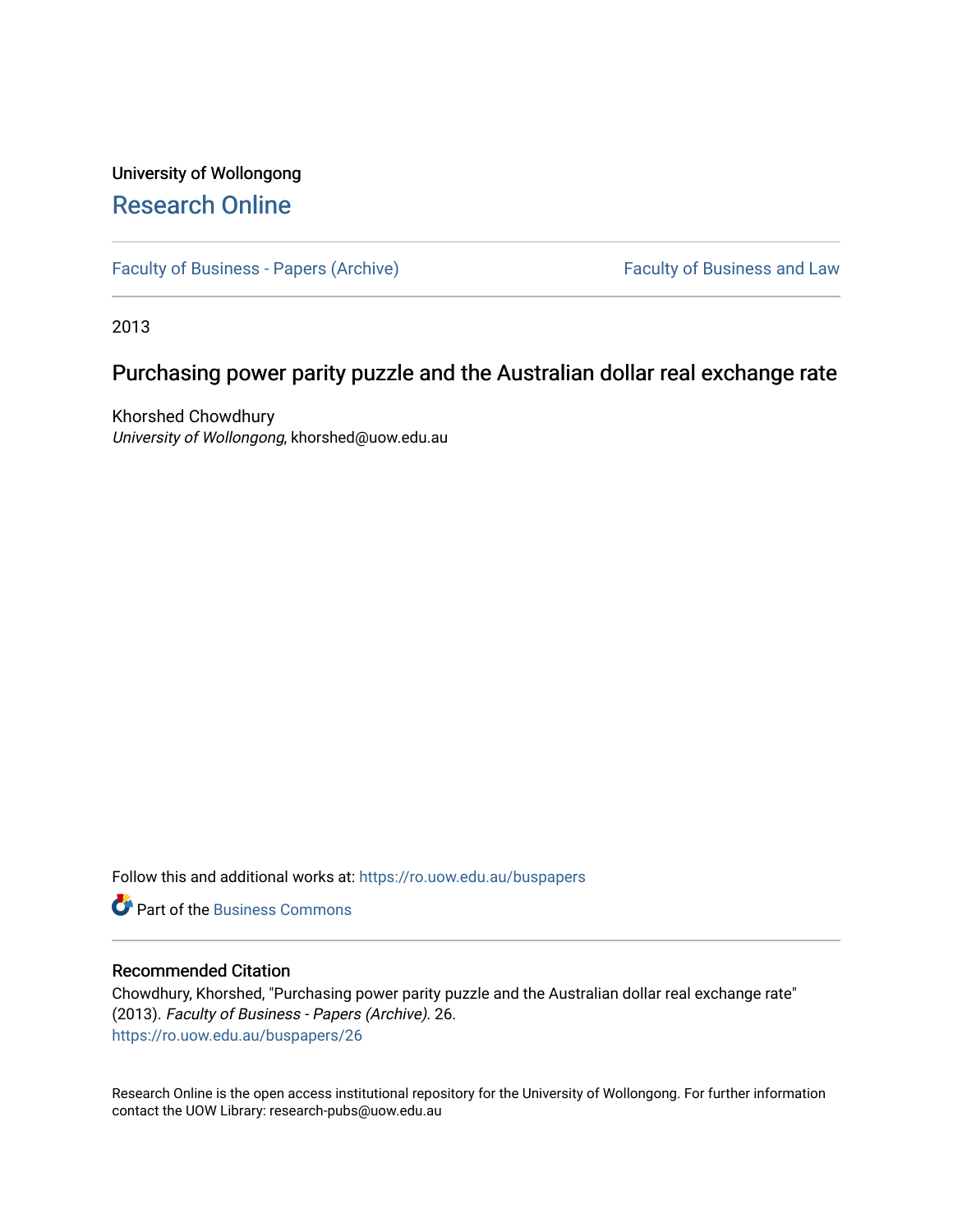## **Abstract**

This paper examines mean reversion in the real exchange rate (RER) index of Australia in the presence of structural breaks from 1984 quarter 1 till 2011 quarter 1. Testing for mean reversion in RER is one way of testing the purchasing power parity (PPP) theory of international trade and finance. Mean reversion is examined by using a minimum Lagrange Multiplier unit-root test that allows for breaks in level and trend. We were able to reject the unit-root null hypothesis and find evidence of mean reversion and hence purchasing power parity (PPP). Our finding reverses the results of past studies that failed to prove convergence to PPP in the long-run. The corresponding structural break dates are 1988 quarter 2 and 2002 quarter 4 respectively and these breaks are statistically significant. The break dates mostly correspond to the period of RER instability (1986-1989) and the recovery of the Australian dollar driven by the resources boom (2001-2002).

## Keywords

australian, puzzle, rate, parity, exchange, power, purchasing, real, dollar

## **Disciplines**

Business

## Publication Details

Chowdhury, K. (2013). Purchasing power parity puzzle and the Australian dollar real exchange rate. In V. Huynh, V. Kreinovich, S. Sriboonchitta & K. Suriya (Eds.), Uncertainty Analysis in Econometrics with Applications - Advances in Intelligent Systems and Computing, Volume 200 (pp. 171-184). London: Springer Berlin Heidelberg.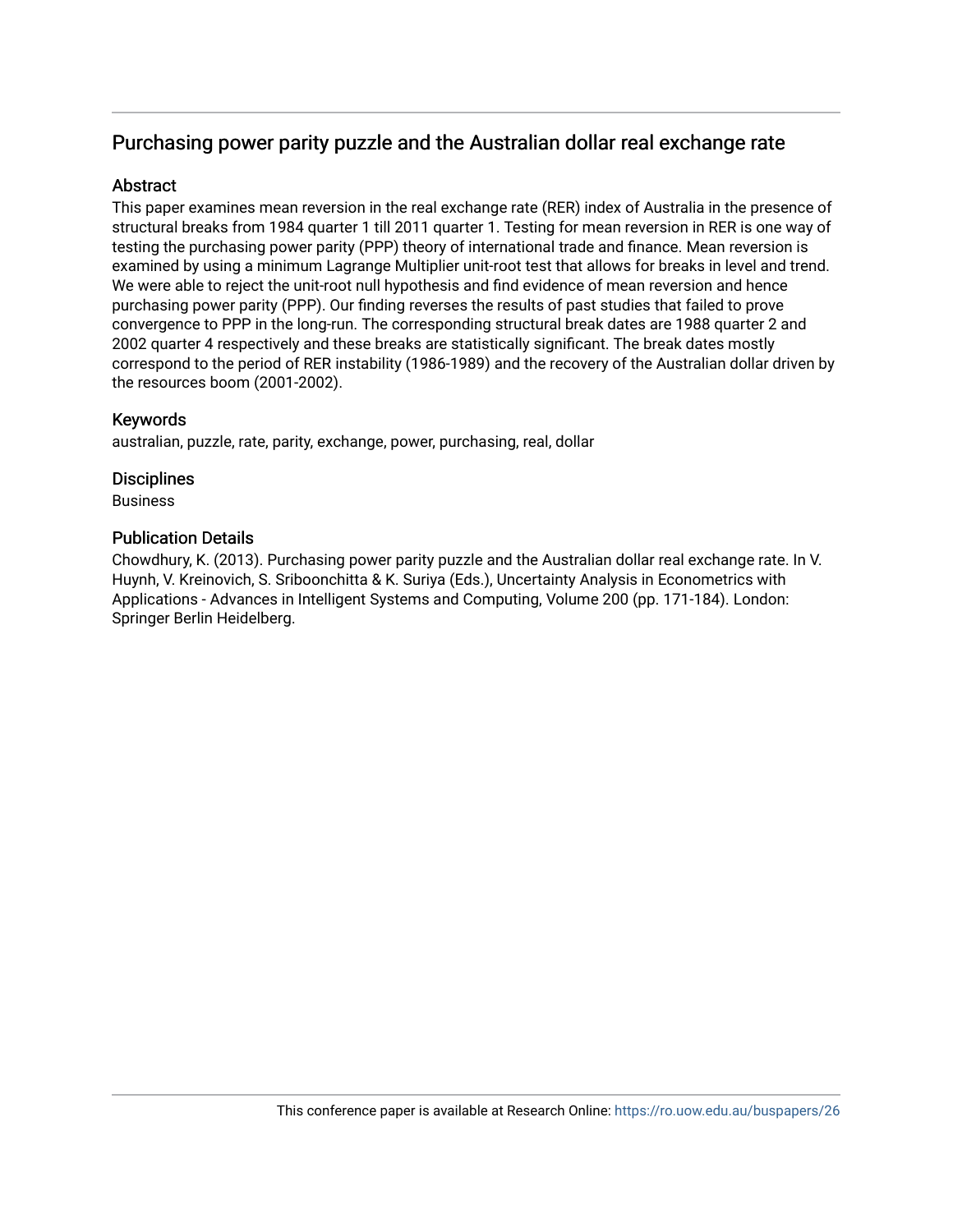Khorshed Chowdhury

Abstract This paper examines mean reversion in the real exchange rate (RER) index of Australia in the presence of structural breaks from 1984 quarter 1 till 2011 quarter 1. Testing for mean reversion in RER is one way of testing the purchasing power parity (PPP) theory of international trade and finance. Mean reversion is examined by using a minimum Lagrange Multiplier unit-root test that allows for breaks in level and trend. We were able to reject the unit-root null hypothesis and find evidence of mean reversion and hence purchasing power parity (PPP). Our finding reverses the results of past studies that failed to prove convergence to PPP in the long-run. The corresponding structural break dates are 1988 quarter 2 and 2002 quarter 4 respectively and these breaks are statistically significant. The break dates mostly correspond to the period of RER instability (1986-1989) and the recovery of the Australian dollar driven by the resources boom (2001-2002).

Key words:Real exchange rate, purchasing power parity, unit-root, structural breaks. JEL Classification: F13, F31, F41

#### 1 Introduction

Real exchange rate (RER) ? the ratio of price of tradables to price of nontradables ? measures the cost of foreign goods relative to domestic goods. Ellis (2001: 1) defines it as "... the product of the nominal exchange rate, expressed as the number of foreign currency units per home currency unit, and the relative price level, expressed as the ratio of the price level in the home country to the price level in the foreign country."RER measures the external competitiveness of an economy and is useful in explaining trade behaviour and national income. The policy issue of 'over-

Khorshed Chowdhury

School of Economics, University of Wollongong, NSW2522, Australia, e-mail: khorshed@uow.edu.au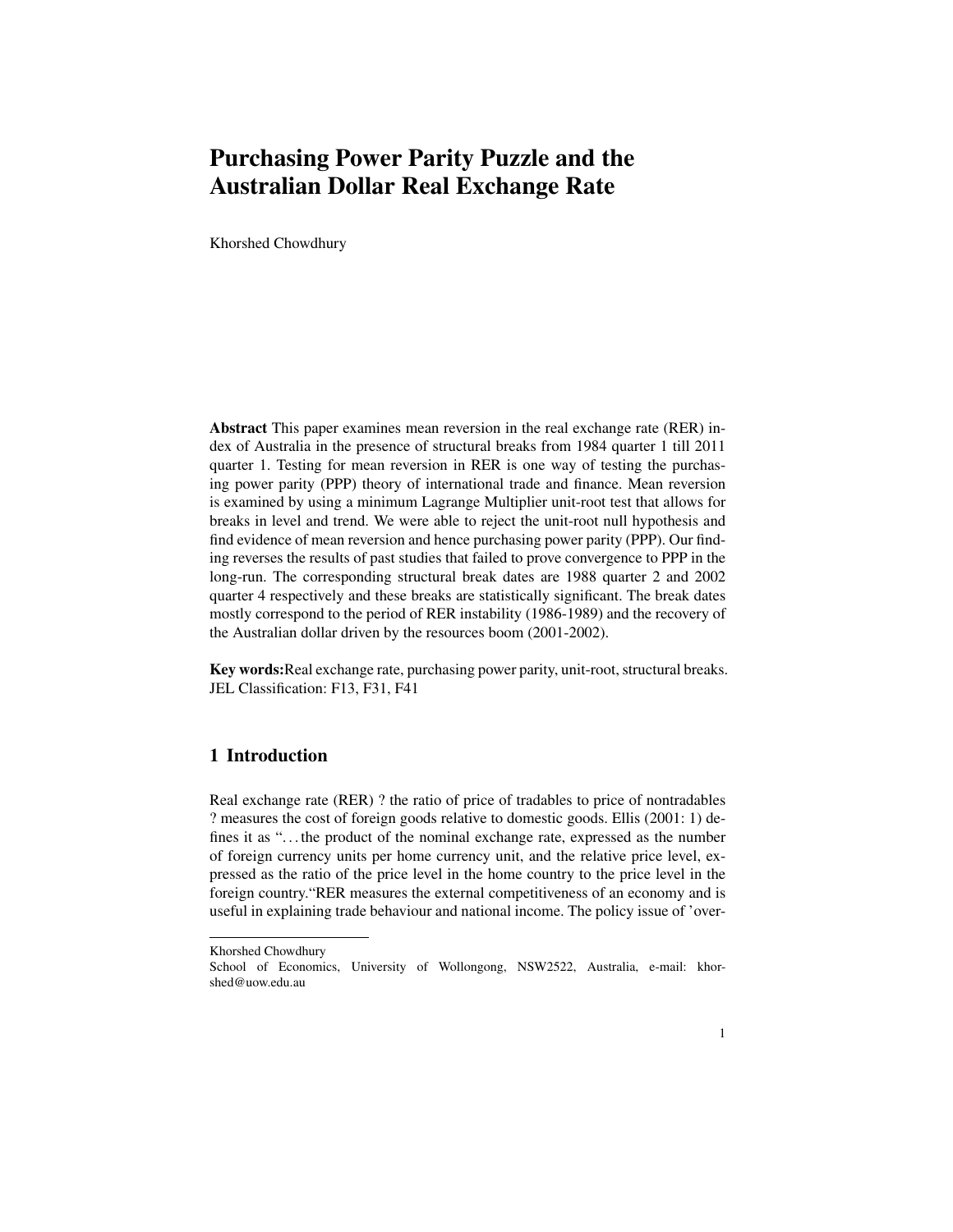valuation/undervaluation' and the resultant existence and magnitude of distortions is discussed in terms of RER movements. Since RER is a price that ensures internal and external equilibrium simultaneously, it plays a pivotal role in macroeconomic adjustment. RER misalignment has adverse welfare and efficiency costs on small, open economies like Australia.

Testing for mean reversion in RER is one way of testing the purchasing power parity (PPP) theory. The basis for PPP is the "law of one price" derived from international trade theory. Short-run deviations from PPP are significant, while the deviations from PPP dissipate in the long-run. The absence of unit-root in RER will indicate that long-run PPP holds. To highlight this point, let us consider the logarithms of the Australian dollar price of a unit of foreign currency (*st*), the logarithms of the Australian price level  $(p_t)$ , the logarithms of foreign price level  $(p_t^*)$  and the logarithms of RER  $(q_t)$ . Thus,  $q_t$  can be expressed as follows:

$$
q_t = s_t + p_t^* - p_t \tag{1}
$$

The absolute version<sup>1</sup> of PPP theory implies that nominal exchange rate (st) is proportional to the relative price ratio  $\left(\frac{p_t}{p_t^*}\right)$  thus rendering qt to remain constant over time. If qt changes over time and follows a stationary autoregressive moving average (ARMA) process, then deviations from PPP are transient. Short-run deviations from PPP are perfectly consistent with efficiently functioning financial markets. However, if qt is non-stationary, then the deviations will not be eliminated resulting in the failure of PPP in the long-run.

Empirical examinations in the 1960s lend some support of PPP over long periods of time. Since then empirical evidence on the validity of PPP has been mixed so that the validity of PPP remain doubtful. It was generally assumed that the exchange rate would move quickly in line with changes in relative price levels after the collapse of the Bretton Woods system. Dornbusch?s (1976) ?overshooting? hypothesis provided some theoretical justification for the transient deviations from PPP. Empirical tests of the mid-1980s tended to reject PPP except in countries with high inflation (Frenkel, 1981). This view was criticised because the time series properties of exchange rates and relative prices were ignored. Since 1973 increasing evidence of mean reversion of RERs in industrialised countries has been found in studies employing the panel unit-root test (MacDonald, 1996; Papell, 1997; Papell and Theodoridis, 1998; 2001 *inter alia*). Critics are sceptical of the evidence given the low power and size distortions of these tests. Some studies (Granger and Terasvirta, 1993; Michael et al., 1997; Sarno, 2000a, b; Taylor and Peel, 2000; Baum et al., 2001; Liew et al., 2004) show that the behaviour of the exchange rate can be nonlinear where the exchange rate adjustment can be characterised as a smooth transition autoregressive (STAR) process<sup>2</sup>.

<sup>&</sup>lt;sup>1</sup> Mean reversion is a tendency for a stochastic process to remain near, or tend to return over time to a long-run average value. Mean reversion also implies stationarity of a stochastic process

<sup>&</sup>lt;sup>2</sup> We do not pursue this strand of research as it is beyond the scope of this paper.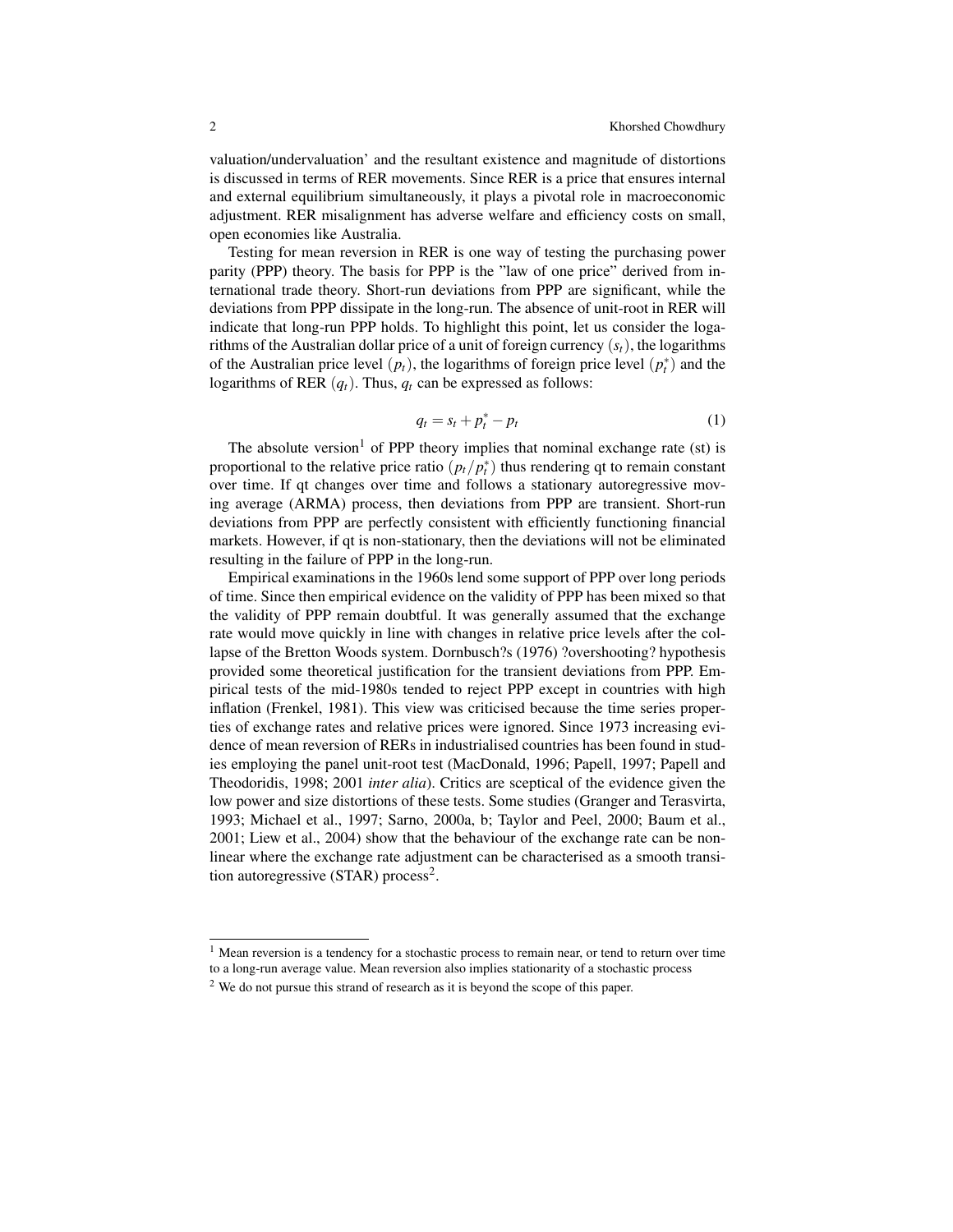Given the conundrum of results, the objective of this paper is to test for mean reversion of RER of Australia in the presence of structural breaks<sup>3</sup> since December 1983<sup>4</sup>. The traditional unit-root tests (like Dickey-Fuller (DF), Augmented Dickey-Fuller (ADF) and Phillips-Perron (PP)) and tests accounting for a single structural break have low power when multiple structural breaks are ignored<sup>5</sup>. To the best of my knowledge, it is the first study that employs Australian RER data and tests for unit-root in the presence of structural breaks. Allowing for structural breaks is particularly important considering the nature of the post-float experience for Australia.

The structure of the paper is as follows: In Section II we provide a critique of the previous studies on testing for unit-roots of RER of Australia. In Section III, we conduct a bevy of unit-root tests that ignores structural breaks in the data generation process (DGP). Next we conduct the powerful Lee and Strazicich (2003), henceforth LS, minimum Lagrange Multiplier (LM) unit-root test with structural breaks. The LS test with two structural breaks endogenously determines the location of two breaks in level and trend and tests the null of a unit-root. The LS test with two structural breaks is invariant to the magnitude of the breaks. The alternative hypothesis of the LS test unambiguously implies trend stationarity. The results are discussed in Section IV. Section V concludes with a summary of the findings.

### 2 Past studies of unit-root of RER of Australia

Past studies on testing for unit-root of RER of Australia are sparse. A majority of these studies have used the traditional tests (DF, ADF, KPSS and others) which suffer from power deficiency when structural breaks are ignored. A few studies (Chowdhury, 2007; Darn and Hoarau, 2008; Henry and Olekalns, 2002) have incorporated a single endogenous structural break while testing for unit-root with opposing results. So far empirical results (Corbae and Ouliaris, 1990; Darn and Hoarau, 2008; Henry and Olekalns, 2002) are overwhelming in favour of rejection of the mean reversion hypothesis<sup>6</sup>.

In earlier studies, the Australian RER was characterised as a unit-root process (Blundell-Wignall and Gregory (1990), Blundell-Wignall *et al.* (1993) and Gruen and Wilkinson (1994)). Gruen and Kortian (1996: 10) "estimate the real exchange rate models over the post-float period; a sample so short that tests of non-stationarity

<sup>&</sup>lt;sup>3</sup> The examples of policies with break consequences include frequent devaluations, deregulation of both real and financial sectors and policy regime shifts, abrupt exogenous changes like the H1N1, SARS pandemic etc. This can lead to huge forecasting errors and unreliability of the model in general.

<sup>4</sup> After the collapse of the Bretton Woods system in February 1973, the Reserve Bank of Australia (RBA) pegged the Australian dollar with a basket of currencies of its trading partners. The Australian dollar was completely floated from December 1983, allowing its value to fluctuate dependent on supply and demand on international money markets.

<sup>5</sup> A succinct review of the unit-root tests are given in the Appendix.

<sup>6</sup> Olekalns and Wilkins (1998) found shocks to RER have finite life and interpret their results as evidence in favour of PPP.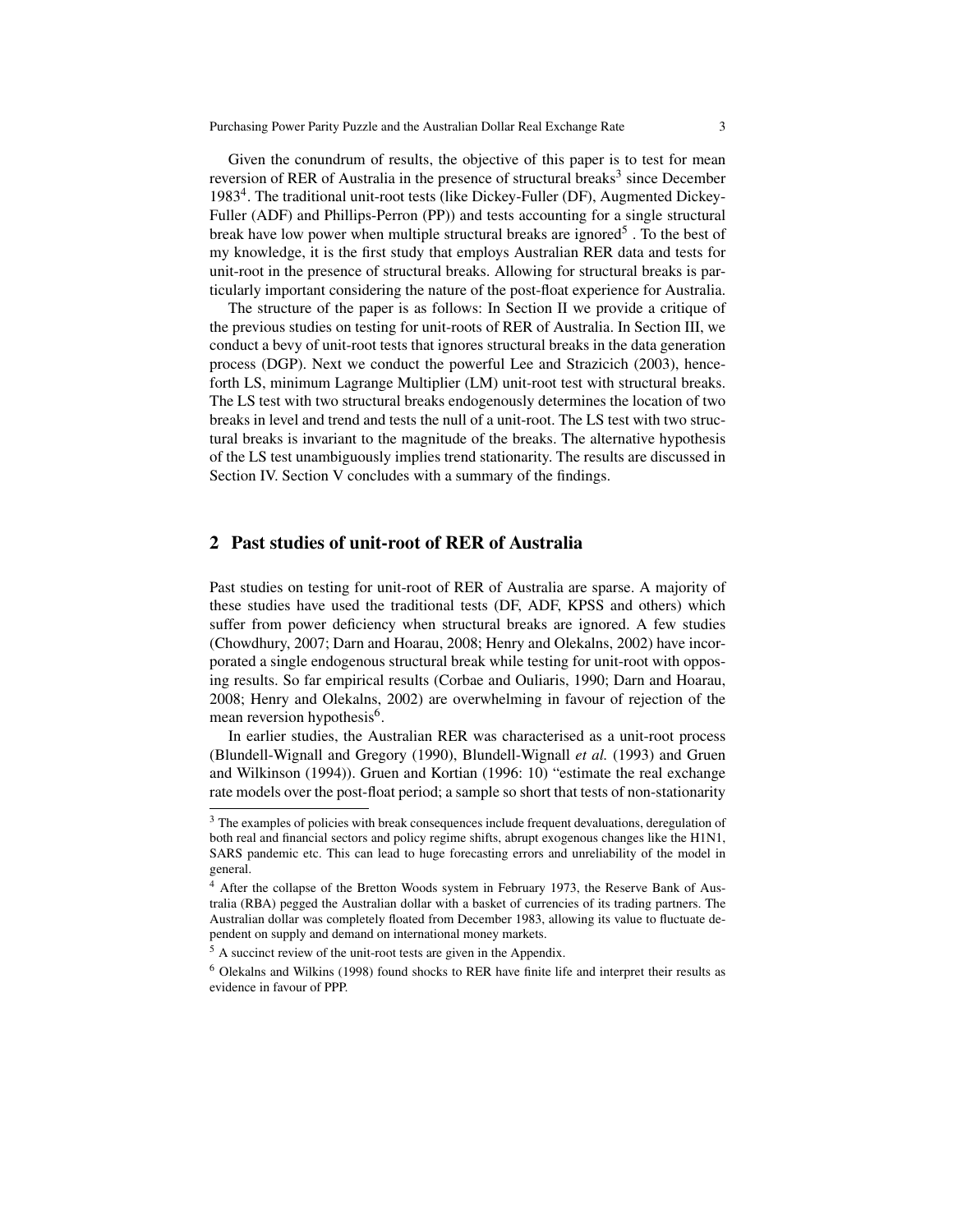generates ambiguous results. Tests on a longer sample of Australia?s trade-weighted RER suggest it is stationary, possibly around a trend (Gruen and Shuetrim 1994)". Tarditi (1996), using RBA quarterly data from 1973 quarter 4 to 1995 quarter 2, found the trade-weighted RER to be stationary around a trend by using the ADF test and Kwiatkowski *et al.* (1992) (KPSS) test. A notable feature of Tarditi (1996) is that RER was found to be stationary on the basis of ADF and KPSS unit-root test for the entire sample period while for the post-float period RER was nonstationary which was contradicted by the KPSS test. Chand (2001) used RBA quarterly data from 1981 quarter 3 to 2000 quarter 4 to quantify the extent to which the Australian trade-weighted RER was misaligned relative to its long-run equilibrium value. Chand (2001:12) wrote "The time series properties of the data were examined. The Dickey-Fuller test was unable to reject the null hypothesis of stationarity for all of the variables<sup>7</sup>." Results reported in Table 1 page 19 are erroneous.

By employing the ADF test and data from 1973 quarter 1 to 1995 quarter 3, Bagchi *et al*. (2004) finds the RER of Australia to be non-stationary. Bagchi et al. (2004: 80) defined the bilateral RER(q) =  $eCPI^{US}/CPI^{AUS}$ , where,  $e =$  nominal exchange rate and *CPIUS* ,*CPIAUS* represent the consumer price indices of the US and Australia respectively. This definition of RER is restrictive and does not capture the overarching influence of relative prices and bilateral exchange rates of the trading partners<sup>8</sup>. Hence, the result obtained by Bagchi et al.  $(2004)$  is suspect.

These unit-root tests were carried out while modelling the fundamental determinants of the Australian RER. It seems that the result is sensitive to the test method and the size of the sample. Further, these studies ignored structural breaks and the profound influence it can have on the DGP. Some researchers (Henry and Olekalns, 2002 and Chowdhury, 2007) enter this debate by including the influence of structural change.

Henry and Olekalns (2002) used Zivot and Andrews (ZA, 1992) and Perron (1997) unit-root tests failed to find evidence of mean reversion in RER of Australia over the period 1973 quarter 1 till 1999 quarter 1. It is worth noting that tradeweighted RER has been calculated from Jones and Wilkinson (1990) index of RER without reference to various trade-weights being used and the number of trading partners. Thus, the RER measure on page 653 of Henry and Olekalns (2002) may not be an accurate and comprehensive measure of RER.

The data accuracy problem was addressed by Chowdhury (2007) who used the RER indices of RBA. Chowdhury (2007) comprehensively examined the unit-roots of four RER indices by taking into account one structural break from 1970 quarter 4 to 1995 quarter 2. Chowdhury (2007) estimated a bevy of unit-root tests which include: ZA (1992), Perron and Vogelsang 's (1992) Innovational Outlier (IO) and Additive Outlier (AO) models, and Perron?s (1997) AO model and IO models I and II.

 $<sup>7</sup>$  The null hypothesis of DF test is non-stationary. It is only in the KPSS test that the null hypothesis</sup> is stationary.

<sup>8</sup> The conceptually correct method for calculating an RER index has been described by Ellis (2001).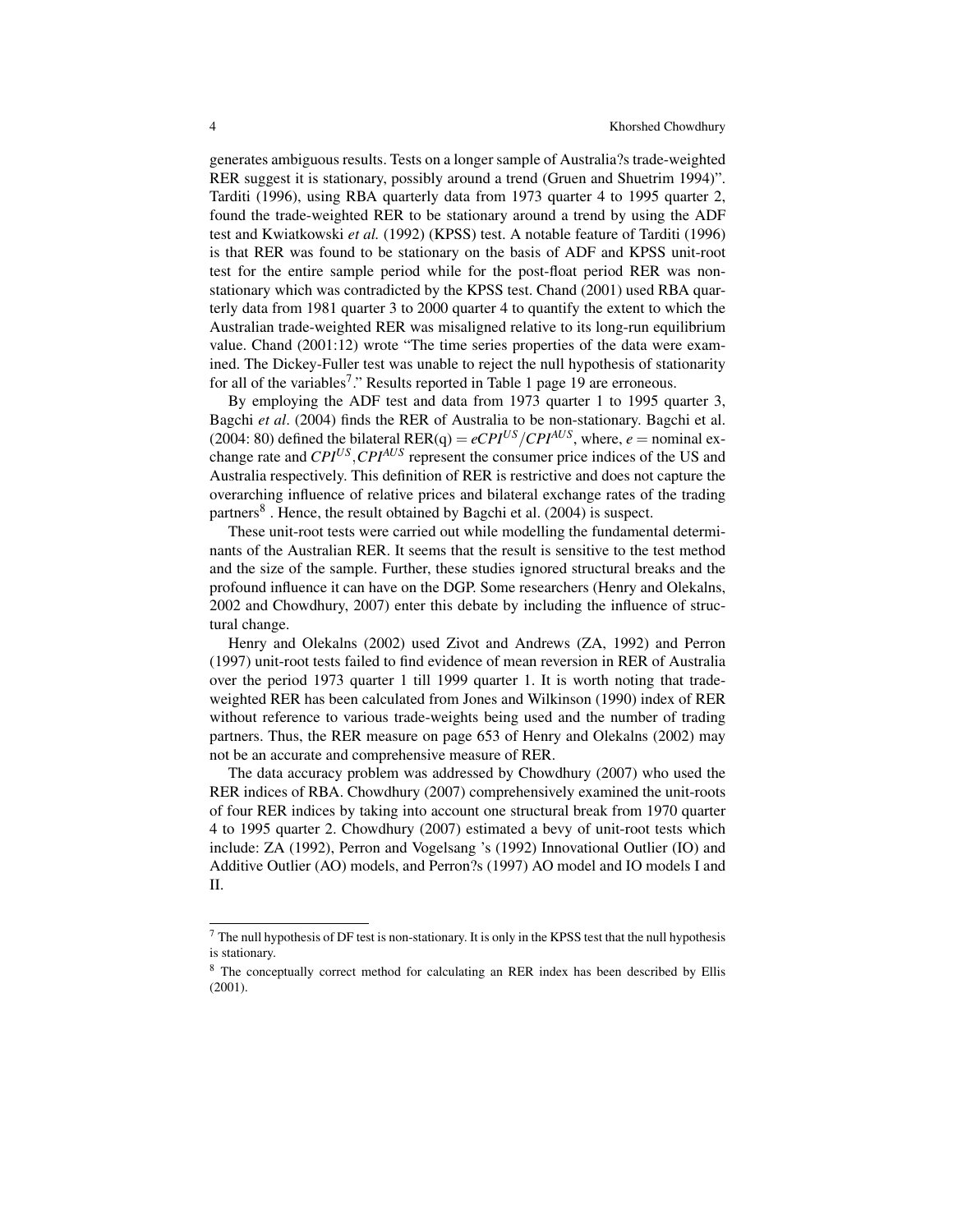Using the Shrestha-Chowdhury (2005) general-to-specific search procedure, Chowdhury (2007) found Perron 's (1997) AO model was the optimal model. His findings show that Trade-weighted index (TWI), Export-weighted index (EWI) and Import-weighted index (IWI) are*stationary* while G7-GDP weighted index is nonstationary. The structural break dates for these variables are 1990 quarter 3 for TWI; 1991 quarter 3 for EWI; 1989 quarter 2 for IWI and 1982 quarter 4 for G7-GDP respectively. Chowdhury?s (2007) result reverses the result obtained by Henry and Olekalns (2002). In addition, Chowdhury (2007)and Henry and Olekalns (2002) report the break date without reporting the statistical significance.

Importantly, unit-root tests in the above studies, which either do not allow for a break under the null hypothesis such as ZA (1992) or model the break as an Innovational Outlier (IO) as Perron (1997) , suffer from severe spurious rejections in finite samples when a break is present under the null hypothesis (LS, 2001, 2003). Because the spurious rejections are not present in the case of a known break point, LS (2001) identify the inaccurate estimation of the break date as source of the incorrect rejections. Furthermore, LS (2001) found that the asymptotic null distributions of the DF-type endogenous break test statistics are affected by nuisance parameters.

This shallow evidence in the Australian literature highlights the difficulties of detecting robust evidence in favour of, or against, the PPP theory . A summary of past results is given in Table 1 for a ready reference. Therefore, further research is warranted to determine if PPP provides a valid representation of the long-run equilibrium relation between the exchange rate and relative prices in Australia by exploring the possibility of including multiple structural breaks. The next section is devoted to this particular aspect.

## 3 Time-series properties of RER in the presence of structural breaks

#### *3.1 Data and data source*

We performed the LS minimum Lagrange Multiplier (LM) unit-root tests to determine structural breaks endogenously. The LS unit-root test with two structural breaks endogenously determines the location of two breaks in level and trend and tests the null of a unit-root. The LS unit-root test with two structural breaks is invariant to the magnitude of the breaks. LS noted that the alternative of the minimum LM unit-root test with two structural breaks unambiguously implies trend stationarity; however, it could be true that the series can possess unit-root with structural breaks.

Unit-root tests for one (LS1) and two breaks (LS2) were conducted with RATS 7.2. We estimated two models: LS-Break Model and LS-Crash Model. The LS-Break Model captures the change that is gradual whereas LS-Crash Model picks up the change that is rapid. We have reported the results of both models in Table 2 which are contradictory to each other. The result of the unit-root test is contingent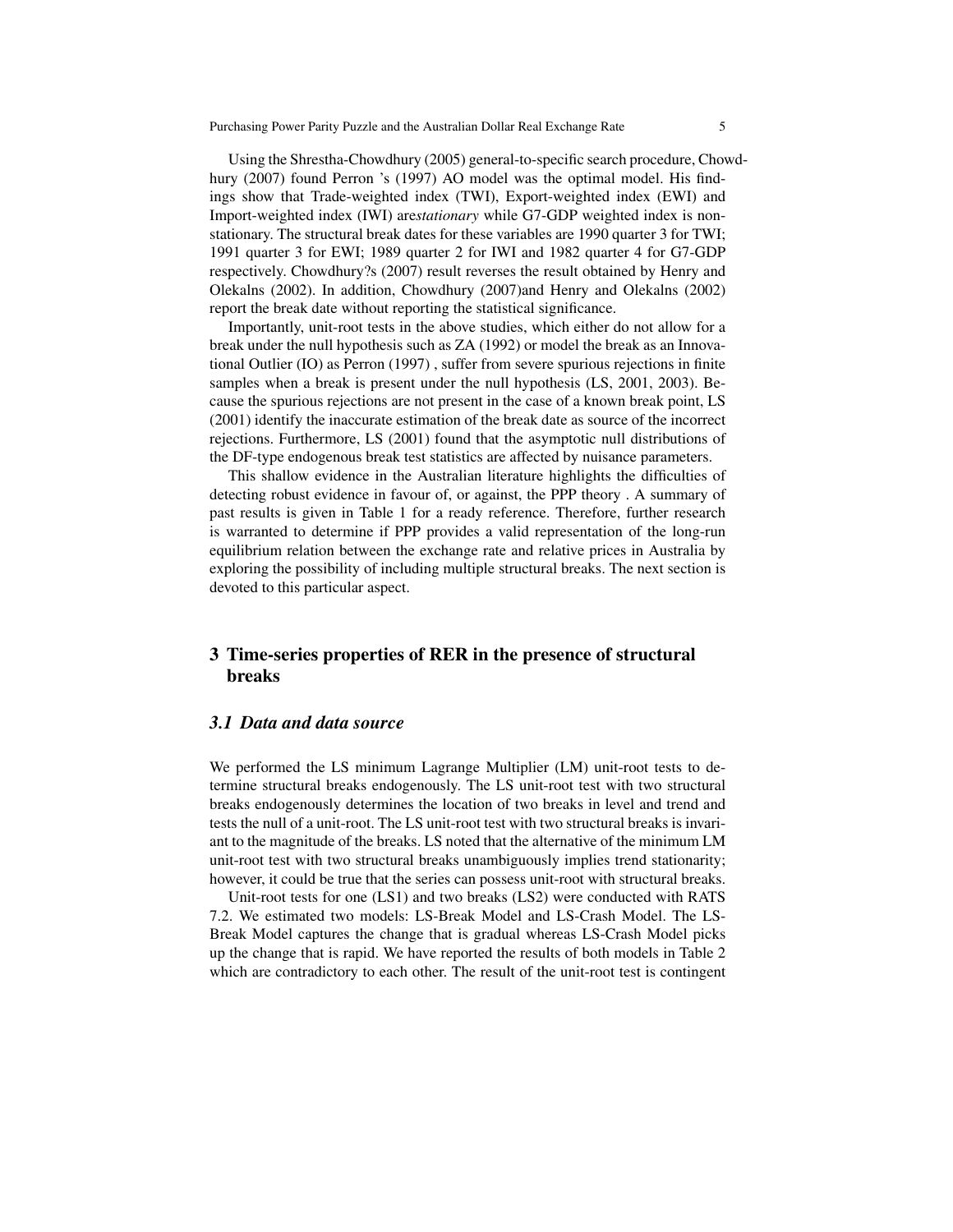| Author(s)                                              | <b>Finding</b><br><b>Data Source</b> |                                                                         | <b>Sample Period Test Method</b>    |                                                                    |  |  |
|--------------------------------------------------------|--------------------------------------|-------------------------------------------------------------------------|-------------------------------------|--------------------------------------------------------------------|--|--|
| Blundell-Wignall & NS<br>Gregory (1990)                |                                      | Authors calcula- 1970:1<br>tion with OECD 1988:4<br>data                |                                     | to ADF                                                             |  |  |
| Blundell-Wignall<br>& Fahrer & Heath<br>(1993)         | NS                                   | RBA data.                                                               | 1973:2<br>1992:3                    | to ADF                                                             |  |  |
| Gruen & Wilkinson NS<br>(1994)                         |                                      | RBA data.                                                               | 1969:4<br>1990:4                    | to ADF                                                             |  |  |
| Gruen, & Shuetrim S around a trend RBA data.<br>(1994) |                                      |                                                                         | 1970:1<br>1993:4                    | to ADF                                                             |  |  |
| &<br>Gruen<br>(1996)                                   | Kortian Ambiguous                    | RBA data.                                                               | 1984:1<br>1993:4                    | to ADF & others                                                    |  |  |
| Tarditi (1996)                                         | S around a trend RBA data.           |                                                                         | 1973:4<br>1995:2                    | to $ADF$ & others                                                  |  |  |
| Chand (2001)                                           | S                                    | RBA data.                                                               | 1981:3<br>2000:4                    | to DF                                                              |  |  |
| Bagchi et al. (2004) NS                                |                                      | Authors<br>culation<br>International<br>Financial Statis-<br>tics data. | cal-1973:1<br>with 1995:3           | to ADF                                                             |  |  |
| Henry & Olekalns NS<br>(2002)                          |                                      | Authors calcula- 1973:1<br>tion.                                        | 1999:1                              | to Zivot and An-<br>(1992)<br>drews<br>&<br>Vogelsang<br>(1997)    |  |  |
|                                                        |                                      | Data source<br>unknown.                                                 | is Single<br>break<br>date@: 1984:1 |                                                                    |  |  |
| Chowdhury (2007)                                       | S                                    | RBA data.                                                               | 1970:4<br>1995:2                    | to Perron<br>(1997)<br>AO Model & 4<br>other<br>unit-root<br>tests |  |  |
|                                                        |                                      |                                                                         | Single<br>break<br>date $@:1990:3$  |                                                                    |  |  |

Table 1 Summary of Previous Results of Unit-root in the Australian RER

Note:  $S =$  Stationary; NS = Non-stationary; @=Assume no break under the null hypothesis of unit root.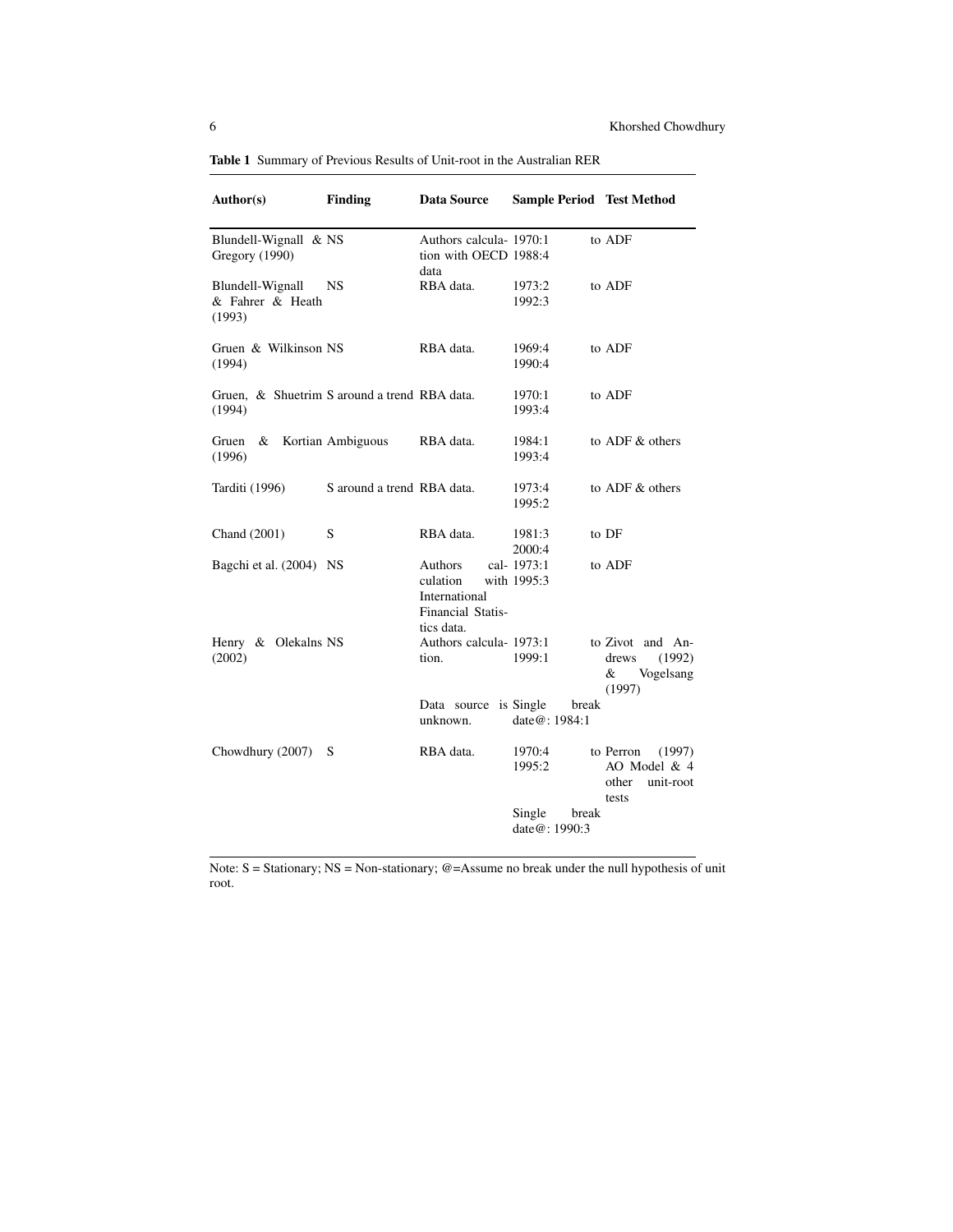upon the way the breaks are modelled. The choice of the "modelshould be based on economic theory and reality. Based on our judgement, we think the LS Trend Break model is the optimal model to discuss.

On the basis of LS1unit-root test we find LnRER to be stationary. By applying the LS2 unit-root test we found that LnRER is also stationary. Rejection of the unit-root null provides evidence of mean reversion and hence PPP.

|               |            | <b>Variable: LnRER Traditional Unit Root Tests</b> |                                       |                |           |
|---------------|------------|----------------------------------------------------|---------------------------------------|----------------|-----------|
| Test          | $\tau$     | Time of Break1 Time of Break2 $k$ Decision         |                                       |                |           |
| ADF           | $-2.425$   | NC.                                                | NC.                                   | 2              | NS        |
| Elliot et al. | 399.551    | NC.                                                | NC.                                   | 2              | S         |
| Ng-Perron5    | 30.418     | NC.                                                | NC.                                   | $\overline{4}$ | S         |
| <b>KPSS</b>   | 0.184      | NC.                                                | NC.                                   | 5              | <b>NS</b> |
|               |            | Variable: LnRER LS-Break Model Result              |                                       |                |           |
|               |            |                                                    |                                       |                |           |
| <b>Test</b>   | τ          | Time of Break1 Time of Break2 $k$ Decision         |                                       |                |           |
| LS1           | $-3.568*$  | $2003:2***$                                        | NC.                                   | 5              | S         |
| LS2           | $-3.877**$ | 1988:2**                                           | $2002:4***$                           | 5              | S         |
|               |            |                                                    | Variable: LnRER LS-Crash Model Result |                |           |
| <b>Test</b>   | τ          | Time of Break1 Time of Break2 k Decision           |                                       |                |           |
| LS 1          | $-2.334$   | 1989:1                                             | NC                                    | 5              | NS        |

Table 2 Unit-Root Tests in the Absence and Presence of Structural Breaks

Note:  $a \text{ NC} = \text{Not calculated}$ ; S = Stationary, NS = Nonstationary.  $b$  t-statistic for the null hypothesis =0. *<sup>c</sup>* ADF Test critical values at 1, 5 and 10 per cent level are -4.054; -3.456 and -3.153 respectively. *<sup>d</sup>* Critical values of the endogenous two-break LM unit-root test at 10%, 5% and 1% level of significance are -3.504, -3.842 and -4.545 respectively from Table 2 Lee and Strazicich (2003:1084). *<sup>e</sup>* We report the first unit root test statistic developed by Ng and Perron which is the Elliot, Rothenberg, and Stock (1996) point optimal statistic for GLS de-trended data. The other three statistics, , and are the enhancements of the Phillips-Peron (PP) test statistics, which are not reported here.  $f^*$  (\*), (\*\*) and (\*\*\*) refer to significant at 10, 5 and 1 per cent level of significance respectively.

ADF test fails to reject the null hypothesis for LnRER (refer to Table 2). The GLS test proposed by Elliot *et al.* (1996) and M ˜test suggested by Ng and Perron (2001) reject the null of a unit-root for LnRER. However, based on the KPSS test we reject the null hypothesis of stationarity for LnRER. On balance, the evidence in Table 2 is inconclusive.

### *3.2 Lee and Strazicich (2003) (LS) unit-root test*

We performed the LS minimum Lagrange Multiplier (LM) unit-root tests to determine structural breaks endogenously. The LS unit-root test with two structural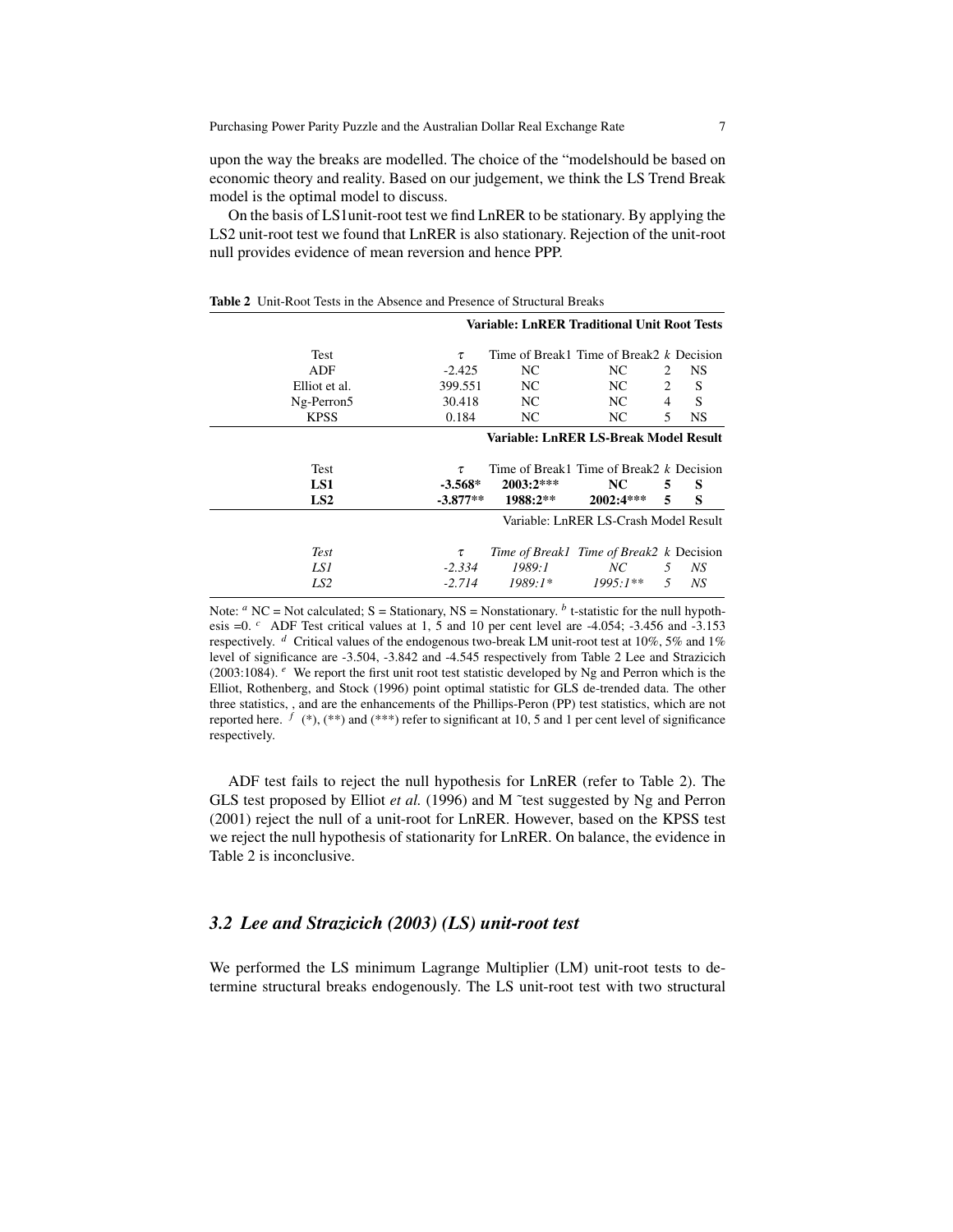breaks endogenously determines the location of two breaks in level and trend and tests the null of a unit-root. The LS unit-root test with two structural breaks is invariant to the magnitude of the breaks. LS noted that the alternative of the minimum LM unit-root test with two structural breaks unambiguously implies trend stationarity; however, it could be true that the series can possess unit-root with structural breaks.

Unit-root tests for one (LS1) and two breaks (LS2) were conducted with RATS 7.2. We estimated two models: LS-Break Model and LS-Crash Model. The LS-Break Model captures the change that is gradual whereas LS-Crash Model picks up the change that is rapid. We have reported the results of both models in Table 2 which are contradictory to each other. The result of the unit-root test is contingent upon the way the breaks are modelled. The choice of the ?best model? should be based on economic theory and reality. Based on our judgement, we think the LS Trend Break model is the optimal model to discuss.

On the basis of LS1unit-root test we find LnRER to be stationary. By applying the LS2 unit-root test we found that LnRER is also stationary. Rejection of the unit-root null provides evidence of mean reversion and hence PPP.

#### *3.3 Endogenously Determined Structural Break Dates*

The estimated single structural break date determined by the LS1 Break Model corresponds to 2003 quarter 2 for LnRER. The break date is statistically significant at the 5 per cent level. By considering the two breaks LS2 Trend Break Model, the corresponding break dates for LnRER are 1988:2 and 2002:4. The structural break dates are all statistically significant. The first break date of LnRER coincides with the abandonment of the ?check-list? approach in favour of ?discretionary? approach to monetary policy by RBA in 1988 quarter 2. This structural break may also be capturing the effect of the stock market crash of October 1987, and the onset of recession at the end of the 1980s culminating into the recession in 1990. The behaviour of the Australian RER shows periods of instability. One such period was centred around June 1986, the other between March 1998 and June 1999. After a sustained period of depreciation, appreciations of the RER occurred during 1986- 1989 so that the break date for the RER is picked up in 1988 quarter 2 followed by the meltdown in 2001 and again a recovery in early 2002. The second break date is found to be in 2002 quarter 4 which is due to the sudden appreciation of the Australian dollar. Between January 2002 and July 2008, the Australian dollar appreciated sharply from 51 US cents to 97 US cents which was largely driven by increased demand for Australian exports.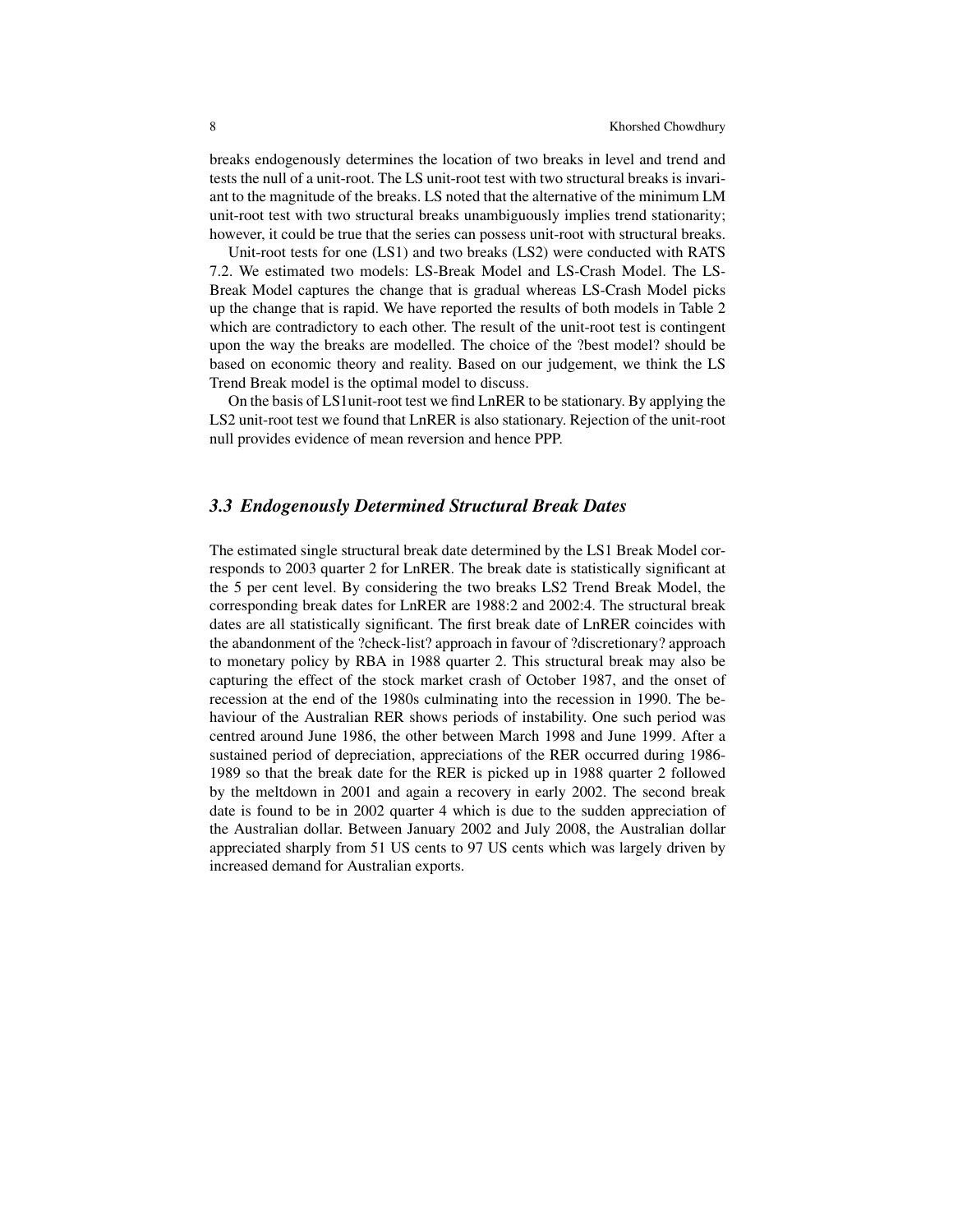#### 4 Summary and Conclusion

We investigate evidence of mean reversion in the Australian dollar RER. Conventional unit-root tests fail to provide evidence of stationarity of RER. If RER is nonstationary, then PPP is no longer valid as a representation of the long-run equilibrium relation between the exchange rate and relative prices. The conventional unit-root tests may suffer from severe size distortions and results might be erroneous since they do not account for structural breaks in the data. To overcome the loss of power in conventional unit-root tests, we performed the LS (2003) minimum Lagrange Multiplier unit-root tests in the presence of structural breaks.

Based on our result, we were able to reject the unit-root null hypothesis and find evidence of mean reversion and hence PPP. This result is consistent with Chowdhury's (2007) finding although the break dates are different. This finding reverses the findings of past works that failed to reject non-stationarity. The corresponding break dates for RER are 1988 quarter 2 and 2002 quarter 4 respectively; and the break dates are all statistically significant. The estimated break dates mostly correspond to the period of RER instability (1986-1989) and the recovery of the Australian dollar driven by the resources boom (2001-2002).

#### Appendix

### *A Brief Review of Unit-root Tests*<sup>9</sup>

Traditional (First Generation Models) tests for unit-roots (such as Dickey-Fuller, Augmented Dickey-Fuller and Phillips-Perron) have low power in the presence of structural break. Perron (1989) demonstrated that, in the presence of a structural break in time-series, many perceived non-stationary series were in fact stationary. Perron (1989) re-examined Nelson and Plosser (1982) data and found that 11 of the 14 important US macroeconomic variables were stationary when known exogenous structural break is included<sup>10</sup>. Perron (1989) allows for a one time structural change occurring at a time  $T_B(1 \langle T_B \langle T \rangle)$ , where T is the number of observations.

The following models were developed by Perron (1989) for three different cases. Notations used in equations A1- A16 are the same as in the papers quoted. Null Hypothesis:

$$
Model(A) y_t = \mu + dD(TB)_t + y_{t-1} + e_t
$$
 (2)

$$
Model(B) y_t = \mu_t + y_{t-1} + (\mu_2 - \mu_1)DU_t + e_t
$$
 (3)

<sup>&</sup>lt;sup>9</sup> The discussion that follows is for reference only and may be omitted.

<sup>&</sup>lt;sup>10</sup> However, subsequent studies using endogenous breaks have countered this finding with Zivot and Andrews (1992) concluding that 7 of these 11 variables are in fact non-stationary.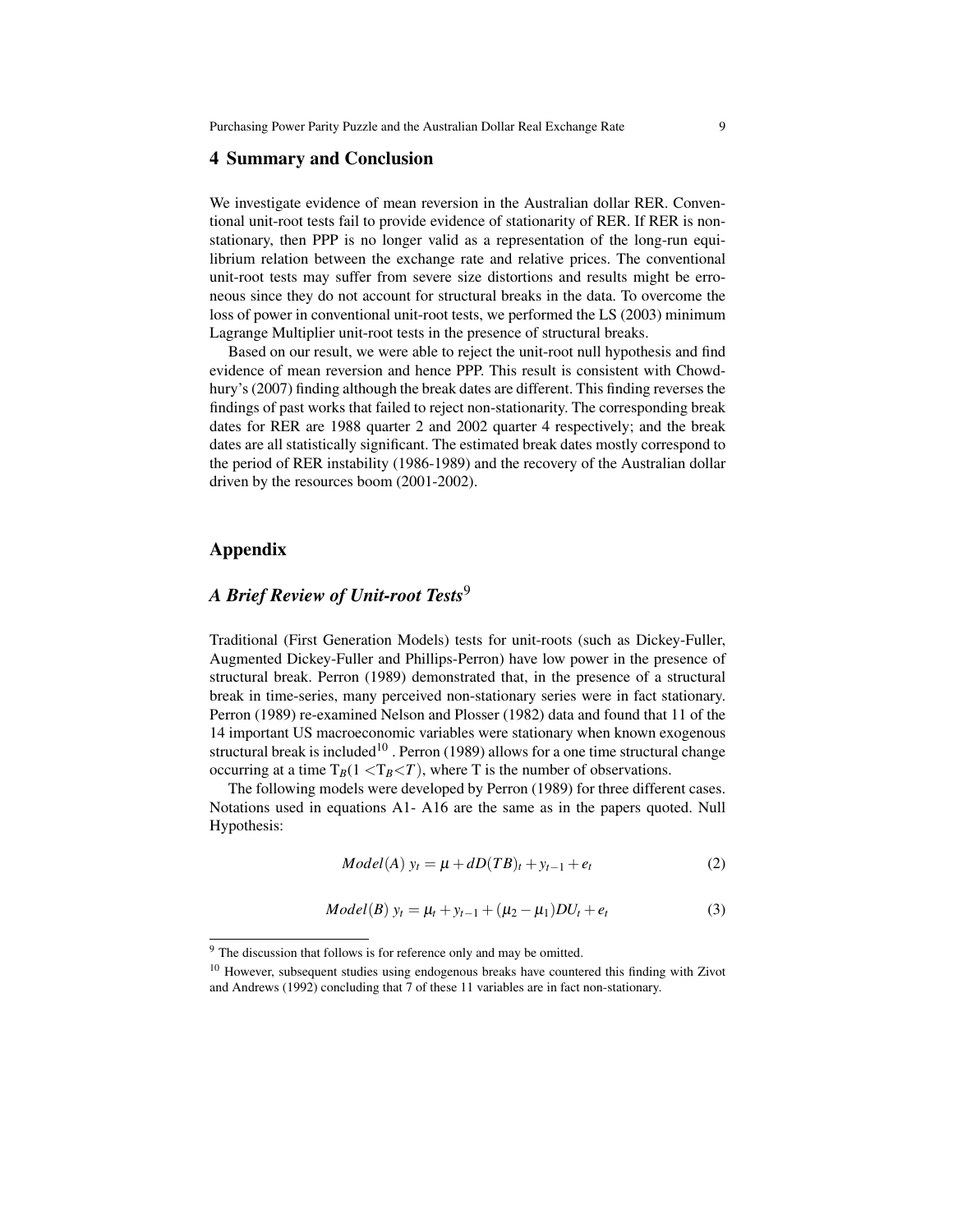$$
Model(C) y_t = \mu_t + y_{t-1} + dD(TB)_t + (\mu_2 - \mu_1)DU_t + e_t
$$
 (4)

Where  $D(TB)_t = 1$  *if*  $t = T_B + 1$ , 0 otherwise, and  $DU_t = 1$  *if*  $t > T_B$ , 0 otherwise.

Alternative Hypothesis:

$$
Model(A) yt = \mut + \beta t + (\mu2 - \mu1)DUt + et
$$
 (5)

$$
Model(B) y_t = \mu + \beta_t t + (\beta_2 - \beta_1)DT_t^* + e_t
$$
 (6)

$$
Model(C) y_t = \mu + \beta_1 t + (\mu_2 - \mu_1)DU_t + (\beta_2 - \beta_1)DT_t + e_t \tag{7}
$$

Where  $DT_t^* = t - T_B$ , if  $t > T_B$ , and O otherwise.

Model A permits an exogenous change in the level of the series whereas Model B permits an exogenous change in the rate of growth. Model C allows change in both. Perron (1989) models include one known structural break. These models cannot be applied where such breaks are unknown. Therefore, this procedure is criticised for assuming known break date which raises the problem of pre-testing and data mining regarding the choice of the break date (Maddala and Kim 2003). Further, the choice of the break date can be viewed as being correlated with the data.

### *Second Generation Models*

#### Unit-Root Tests in the Presence of a Single Endogenous Structural Break

Despite the limitations of Perron (1989) models, they form the foundation of subsequent studies that we are going to discuss hereafter. Zivot and Andrews (1992), Perron and Vogelsang (1992), and Perron (1997) among others have developed unitroot test methods which include one endogenously determined structural break. Here we review these models briefly and detailed discussions are found in the cited works. Zivot and Andrews (ZA) (1992) models are as follows:

*Model with Intercept*

$$
y_t = \hat{\mu}^A + \hat{\theta}^A DU_t(\hat{\lambda}) + \hat{\beta}^A t + \hat{\alpha}^A y_{t-1} + \sum_{j=1}^k \triangle \hat{c}_j^A y_{t-j} + \hat{e}_t
$$
 (8)

Model with Trend

$$
y_t = \hat{\mu}^B + \hat{\beta}^B t + \hat{\gamma}^B D T_t^* (\hat{\lambda}) + \hat{\alpha}^B Y_{t-1} + \sum_{j=1}^k \hat{c}_j^B \triangle y_{t-j} + \hat{e}_t
$$
(9)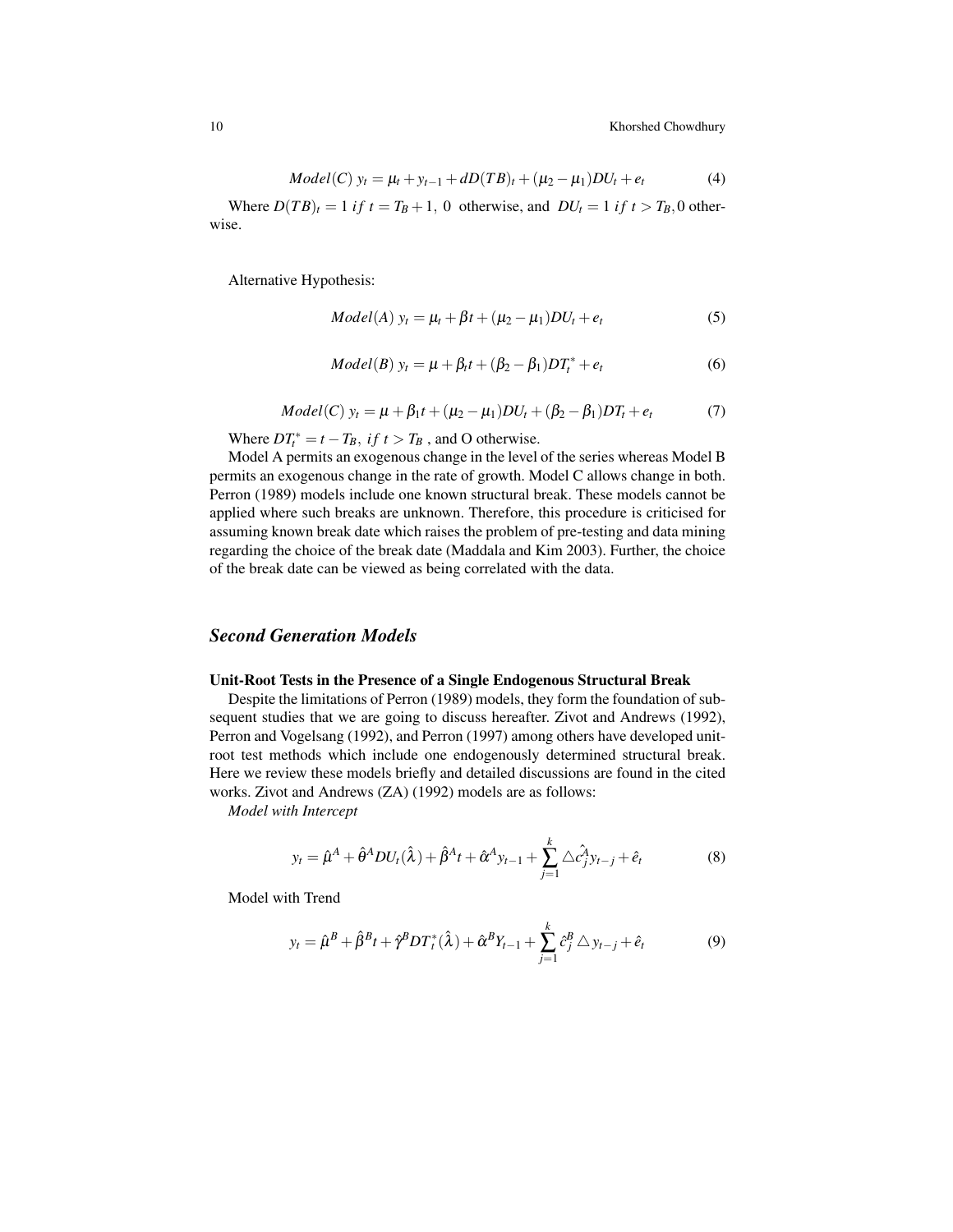Model with Both Intercept and Trend

$$
y_t = \hat{\mu}^C + \hat{\theta}^C DU_t(\hat{\lambda}) + \hat{\beta}^c t + \hat{\gamma}^C DT_t^*(\hat{\lambda}) + \hat{\alpha}^C y_{t-1} + \sum_{j=1}^k \hat{c}_j^C \triangle y_{t-j} + \hat{e}_t \qquad (10)
$$

Where,  $DU_t(\alpha) = 1$  *if*  $t > T\{\alpha, 0 \text{ otherwise}; DT_t^*(\lambda) = t - T\lambda \text{ if } t > T\lambda, 0\}$ otherwise.

The above models are based on Perron (1989) models. However, these modified models do not include DT*b*.

On the other hand, Perron and Vogelsang (PV) (1992) include DTb but exclude t in their models. PV (1992) models are given below:

Innovational Outlier Model (IOM)

$$
y_t = \mu + \delta D U_t + \theta D(T_b)_t + \alpha y_{t-1} + \sum_{j=1}^k \hat{c}_j^C \triangle y_{t-j} + \hat{e}_t \tag{11}
$$

### Additive Outlier Model (AOM)? Two Steps

$$
y_t = \mu + \delta D U_t + \tilde{y}_t \tag{12}
$$

and

$$
\tilde{y}_t = \sum_{j=0}^k w_t D(T_b)_{t-1} + \alpha \tilde{y}_{t-1} + \sum_{j=1}^k c_j \triangle \tilde{y}_{t-j} + e_t
$$
\n(13)

*y*˜ in the above equations represents a detrended series y. Perron (1997) includes both t (time trend) and  $DT<sub>b</sub>$  (time at which structural change occurs) in his Innovational Outlier (IO1 and IO2) and Additive Outlier (AO) models. Innovational Outlier Model allowing one time change in intercept only (IO1):

$$
y_t = \mu + \theta D U_t + \beta t + \gamma D(T_b)_t + \alpha y_{t-1} + \sum_{j=1}^k c_j \triangle y_{t-j} + e_t
$$
 (14)

Innovational Outlier Model allowing one time change in both intercept and slope (IO2):

$$
y_t = \mu + \theta DU_t + \beta t + \gamma D(T_b)_t + \gamma D(T_b)_t + \alpha y_{t-1} + \sum_{j=1}^k c_j \triangle y_{t-j} + e_t \qquad (15)
$$

Additive Outlier Model allowing one time change in slope (AO):

$$
y_t = \mu + \beta t + \gamma DT_t^* + \tilde{y}_t \tag{16}
$$

where  $DT_t^* = 1(t > T_b)(t - T_b)$ 

$$
\tilde{y}_t = \alpha \tilde{y}_{t-1} + \sum_{j=1}^k \hat{c}_j^C \triangle \tilde{y}_{t-j} + e_t \tag{17}
$$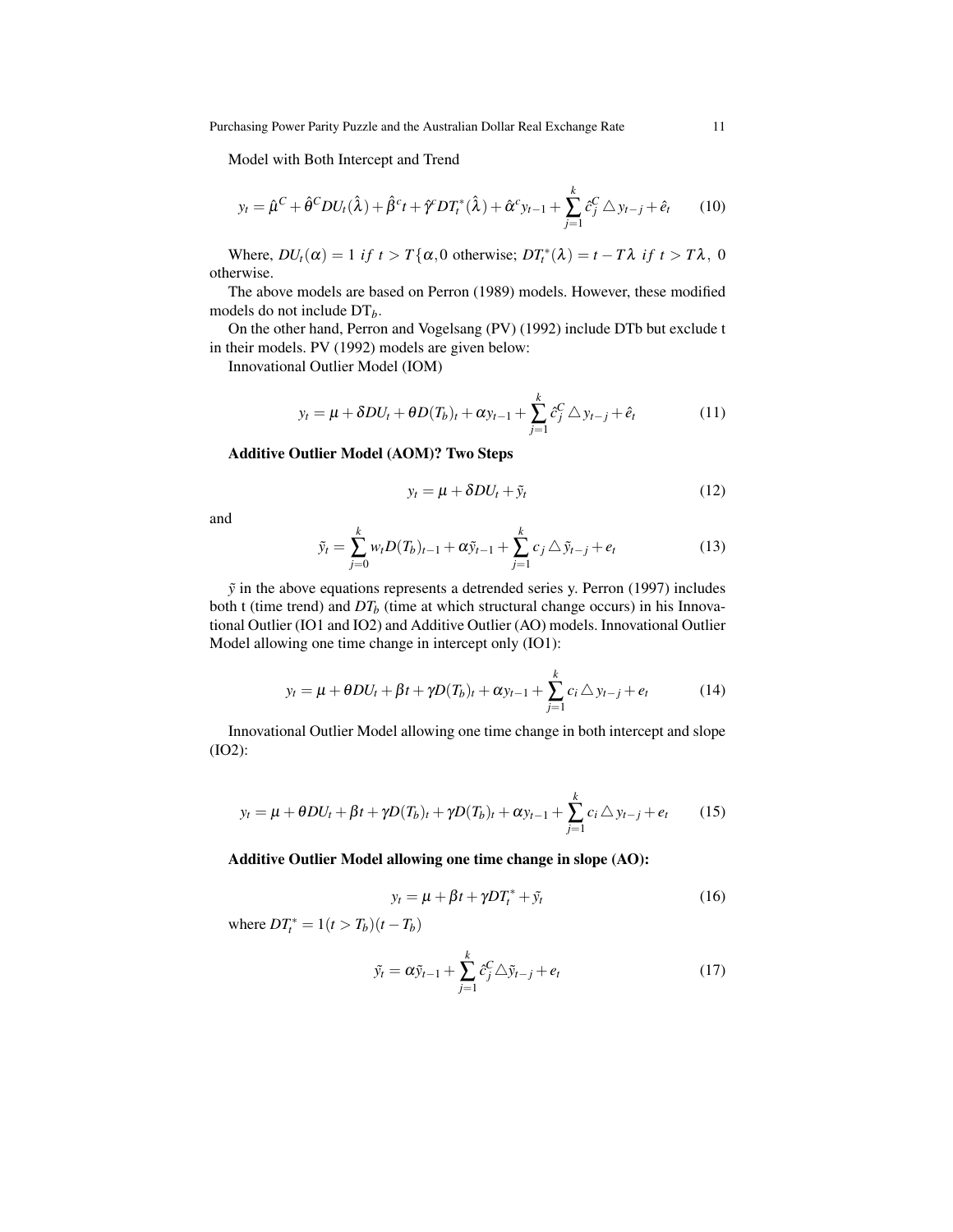The Innovational Outlier models represent the change that is gradual whereas Additive Outlier model represents the change that is rapid.

Regarding the power of tests, the PV (1992) model is robust. The testing power of Perron (1997) and ZA (1992) models are almost the same. On the other hand, Perron (1997) model is more comprehensive than ZA (1992) model as the former includes both t and DTb while the latter includes t only.

Additional test methods have been proposed for unit-root test allowing for multiple structural breaks in the data (Lumsdaine and Papell (LP) 1997; Lee and Strazicich (LS) 2003). One important issue common to the ZA and LP (and other similar) endogenous break tests is that they assume no break(s) under the unit-root null and derive their critical values accordingly. Thus, the alternative hypothesis would be ?structural breaks are present,? which includes the possibility of a unit-root with break(s). Thus, rejection of the null does not necessarily imply rejection of a unitroot per se, but would imply rejection of a unit-root without breaks.

#### *Third Generation Models*

#### Lee and Strazicich (LS) (2003) Minimum LM Unit-Root Test

LS propose a minimum Lagrange multiplier (LM) unit-root test in which the alternative hypothesis unambiguously implies trend stationarity. Consider the DGP as follows:

$$
\triangle y_t = \delta' + \triangle Z_t + \phi \tilde{S}_{t-1} + u_t \tag{18}
$$

where  $\tilde{S}_t = y_t - \tilde{\psi}_x - Z_t \tilde{\delta}(t = 2, \dots T$  and is a vector of exogenous variables defined by the data generating process;  $\delta$  is the vector of coefficients in the regression of  $\Delta y_t$ on  $\triangle Z_t$  respectively with  $\triangle$  the difference operator; and  $\hat{\psi}_x = y_1 - Z_1 \tilde{\delta}$ , with  $y_1$ and  $Z_1$  the first observations of  $y_t$  and  $Z_t$  respectively.

Model B of Perron (1989) is omitted by LS (2003), as it is commonly held that most economic time-series can be adequately described by model A or C. Equivalent to Perron?s (1989) Model C, which allows for a shift in intercept and change in trend slope under the null hypothesis and is described as  $Z_t = [1, t, D_t, DT_t]$ , where  $DT_t = t - T_B$  for  $t > T_B + 1$ , for  $t > TB + 1$ , and zero otherwise. It is important to note here that testing regression (18) involves using  $\triangle Z_t$  instead of  $Z_t$ .  $\triangle Z_t$  is described by  $[1, B_t D_t]'$  where  $B_t = \triangle D_t$  and  $D_t = \triangle DT_t$ . Thus,  $B_t$  and  $D_t$  correspond to a change in the intercept and trend under the alternative and to a one period jump and (permanent) change in drift under the null hypothesis, respectively.

The unit-root null hypothesis is described in (18) by  $\phi = 0$  and the LM t-test is  $\tilde{\tau} = t$  given by ; where  $\tilde{\tau} = t - \tau \tilde{\tau}$  *statistic* for the null hypothesis  $\phi = 0$ .

The augmented terms  $\Delta S_{t-j}$ ,  $j = 1,...k$ , terms are included to correct for serial correlation. The value of k is determined by the general to specific search procedure. General to specific procedure begins with the maximum number of lagged first differenced terms max  $k = 8$  and then examine the last term to see if it is significantly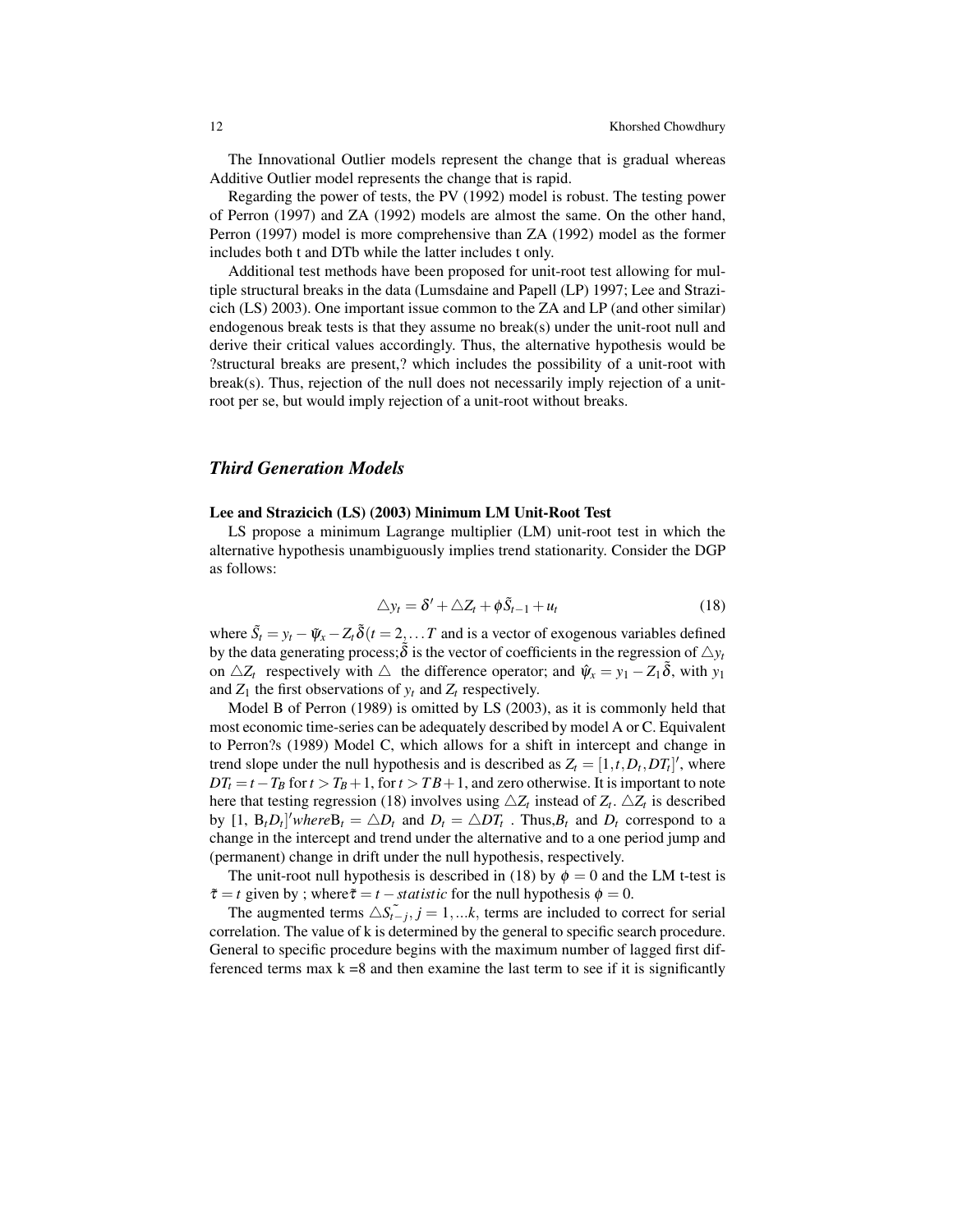different from zero. If insignificant, the maximum lagged term is dropped and then estimated at  $k = 7$  terms and so on, till the maximum is found or  $k = 0$ . To endogenously determine the location of the break  $(T_B)$ , the LM unit-root searches for all possible break points for the minimum (the most negative) unit-root t -test statistic as follows:

$$
Inf \tilde{\tau} = inf_{\lambda} \tilde{\tau}(\lambda); where \lambda = T_B/T.
$$
 (19)

The two-break LM unit-root test statistic can be estimated analogously. Critical values of the two-break LM unit-root test  $(T = 100)$  is reported in Table 3 by LS. LS (2003: 1087) conclude "summary, the two-break minimum LM unit-root test provides a remedy for a limitation of the two-break minimum LP test that includes the possibility of a unit-root with break(s) in the alternative hypothesis. Using the twobreak minimum LM unit-root test, rejection of the null hypothesis unambiguously implies trend stationarity."

#### References

- 1. Bagchi B, Chortareas GE, Miller SM. (2004) The Real Exchange Rate in Small, Open Developed Economies: Evidence from Cointegration Analysis. Economic Record, 80(248). 76-88.
- 2. Baum CF, Barkoulas JT, Caglayan M (2001) Nonlinear Adjustment to Purchasing Power Parity in the Post-Bretton Woods Era, Journal of International Money and Finance, 20, 379- 399.
- 3. Blundell-Wignall A, Fahrer J, Heath A.(1993) Major Influences on the Australian Dollar Exchange Rate, in A. Blundell-Wignall (ed), The Exchange Rate, International Trade and the Balance of Payments, Proceedings of a Conference, Reserve Bank of Australia, 30-78.
- 4. Blundell-Wignall A, Gregory RG (1990) Exchange Rate Policy in Advanced Commodity Exporting Countries: Australia and New Zealand, "Exchange Rate Policy in Advanced Commodity-Exporting Countries: The Case of Australia and New Zealand", OECD Economics Department Working Papers, No. 83.
- 5. Chand S (2001) How Misaligned is the Australian Real Exchange Rate?, Working Paper Number 012, Asia Pacific School of Economics and Government, Australian National University, Canberra.
- 6. Chowdhury K (2007) Are the Real Exchange Rate Indices of Australia Non-Stationary in the Presence of Structural Break? International Review of Business Research Papers, 3 (5), 161-181.
- 7. Corbae D,Ouliaris S (1990) A Test of Long-Run Purchasing Power Parity Allowing for Structural Breaks, The Economic Record, 67, 26-33.
- 8. Cuestas JC, Gil-Alana LA (2009) Further Evidence on the PPP Analysis of the Australian Dollar: Non-Linearities, Fractional Integration and Structural Changes Economic Modelling, 26, 1184-1192.
- 9. Cuestas JC, Regis JC (2008) Testing for PPP in Australia: Evidence from Unit Root Tests against Nonlinear Trend Stationarity Alternatives, Economics Bulletin, 27, 1-8
- 10. Darn O, Hoarau JF (2008) The Purchasing Power Parity in Australia: Evidence from Unit Root Test with Structural Break, Applied Economics Letters, 15, 203-206.
- 11. Dornbusch R (1976) Expectations and Exchange Rate Dynamics, Journal of Political Economy, 84, 1161-1176.
- 12. Edison H, Cashin P, Liang H (1999) Foreign Exchange Intervention and the Australian Dollar: Has it Mattered? IMF Working Paper, WP/03/99.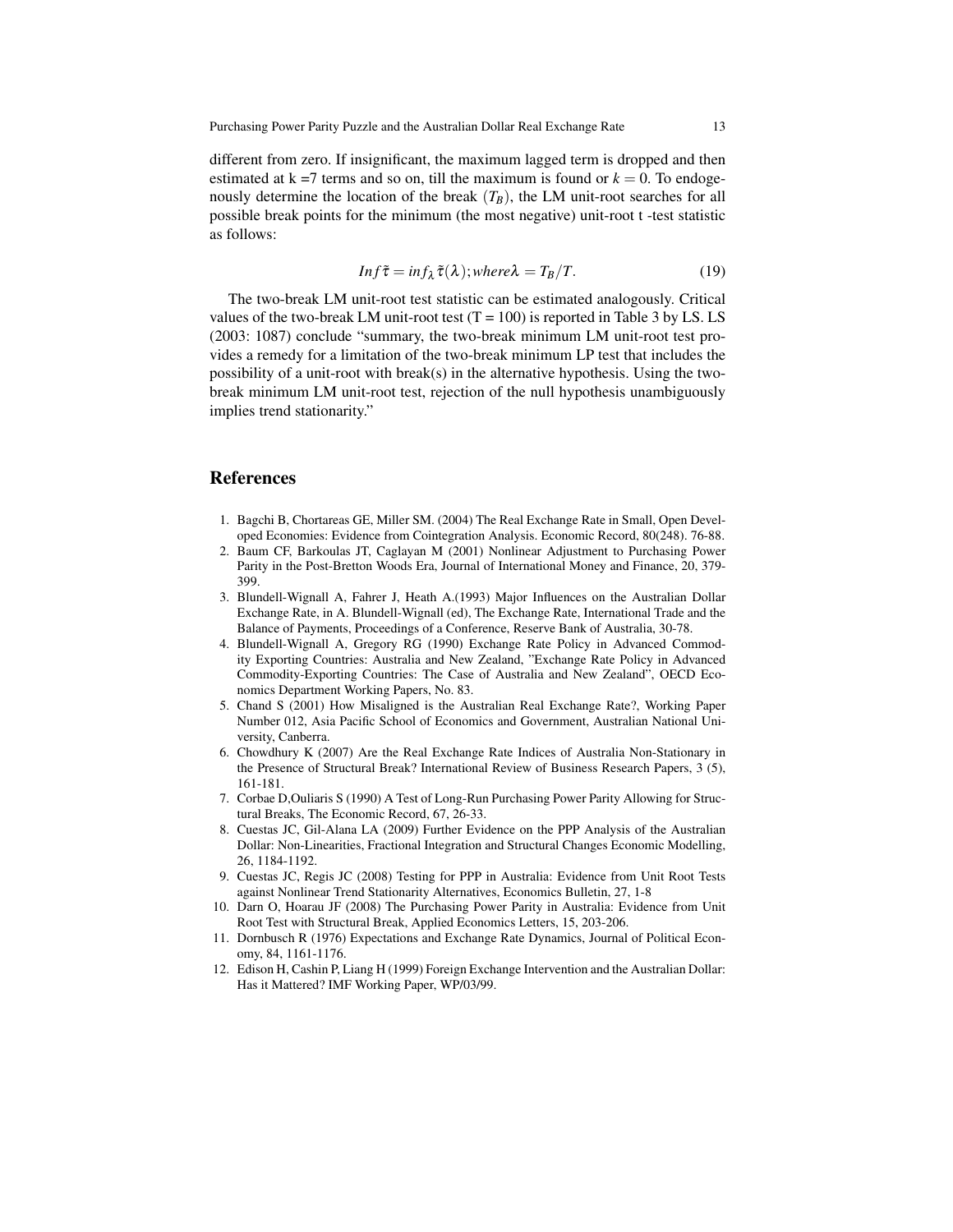- 13. Elliot G, Rothenberg TJ, Stock JH (1996), Efficient Tests for an Autoregressive Unit Root, Econometrica, 64, 813-836.
- 14. Ellis L (2001) Measuring the Real Exchange Rate: Pitfalls and Practicalities Research Discussion Paper 2001-04, Economic Research Department, Reserve Bank of Australia.
- 15. Frenkel JA (1981) The Collapse of Purchasing Power Parities during the 1970s, European Economic Review, 16, 145-165.
- 16. Granger CWJ, Terasvirta T (1993) Modelling Nonlinear Economic Relationships, Oxford University Press, Oxford.
- 17. Gruen DWR, Wilkinson J (1994) Australias Real Exchange Rate Is It Explained by the Terms of Trade or by Real Interest Rate Differential?, The Economic Record, 70, 204–219.
- 18. Gruen DWR, Kortian T (1996) Why does the Australian Dollar Move with the Terms of Trade? Research Discussion Paper 9601, Economic Group, Reserve Bank of Australia.
- 19. Gruen DWR, Shuetrim G (1994) Internationalisation and the Macroeconomy, in P. Lowe and J. Dwyer (eds), International Integration of the Australian Economy, Proceedings of a Conference, Reserve Bank of Australia, Sydney, 309-363.
- 20. Henry OT, Olekalns N (2002) Does the Australian Dollar Real Exchange Rate Display Mean Reversion, Journal of International Money and Finance, 21, 651-666.
- 21. Henry OT, Olekalns N, Summers PM(2001) Exchange Rate Instability: A Threshold Autoregressive Approach, The Economic Record, 77, 160-166.
- 22. Kwiatkowski D, Phillips PCB, Schmidt P, Shin Y(1992) Testing the Null Hypothesis of Stationarity against the Alternative of a Unit Root, Journal of Econometrics, 55, 159-178.
- 23. Jones MT, Wilkinson J (1990) Real Exchange Rates and Australian Export Competitiveness, Discussion Paper No. 9005, Economics Research Department, Reserve Bank of Australia.
- 24. Lee J, Strazicich M (2003) Minimum Lagrange Multiplier Unit Root Test with Two Structural Breaks, The Review of Economics and Statistics, 85(4), 1082-1089.
- 25. Lee J, Strazicich M (2001) Break Point Estimation and Spurious Rejections with Endogenous Unit Root Tests, Oxford Bulletin of Economics and Statistics, 63(5), 535-558.
- 26. Liew KS, Baharumshah AZ, Lau E, (2004) Nonlinear Adjustment Towards Purchasing Power Parity in ASEAN Exchange Rates, International Journal of Applied Economics, 3(6), 7-18.
- 27. Lumsdaine R, Papel DH (1997) Multiple Trend Breaks and the Unit Root Hypothesis, Review of Economics and Statistics, 79, 212-218.
- 28. Maddala GS, Kim IM (2003) Unit Roots, Cointegration, and Structural Change, Cambridge University Press, Cambridge.
- 29. MacDonald R (1996) Panel Unit Root Tests and Real Exchange Rates, Economic Letters, 50, 7-11.
- 30. Michael P, Nobay AR, Peel DA (1997) Transaction Costs and Nonlinear Adjustment in Real Exchange Rates: An Empirical Investigation, Journal of Political Economy, 105, 862-879.
- 31. Ng S, Perron P (2001), Lag Length Selection and the Construction of Unit Root Tests with Good Size and Power, Econometrica, 69, 1519-1554.
- 32. Nelson C, Plosser C (1982) Trends and Random Walks in Macroeconomic Time Series: Some Evidence and Implications, Journal of Monetary Economics, 10, 139-162.
- 33. Olekalns N, Wilkins N (1998) Re-examining the Evidence for Long-Run Purchasing Power Parity, The Economic Record, 74, 54–61
- 34. Papell D (1997) Searching For Stationarity: Purchasing Power Parity under the Current Float, Journal of International Economics, 43, 313-332.
- 35. Papell D, Theodoridis H (2001) The Choice Of Numeraire Currency in Panel Tests of Purchasing Power Parity, Journal of Money, Credit, and Banking, 33, 790-803.
- 36. Papell D, Theodoridis H (1998) Increasing Evidence of Purchasing Power Parity over the Current Float, Journal of International Money and Finance, 17(1), 41-50.
- 37. Perron P (1989) The Great Crash, the Oil Price Shock, and the Unit Root Hypothesis, Econometrica, 57, 1361-1401.
- 38. Perron P (1997) Further Evidence on Breaking Trend Functions in Macroeconomic Variables, Journal of Econometrics, 80, 355-385.
- 39. Perron P, Vogelsang TJ (1992) Nonstationary and Level Shifts with an Application to Purchasing Power Parity, Journal of Business and Economic Statistics, 10, 301-320.